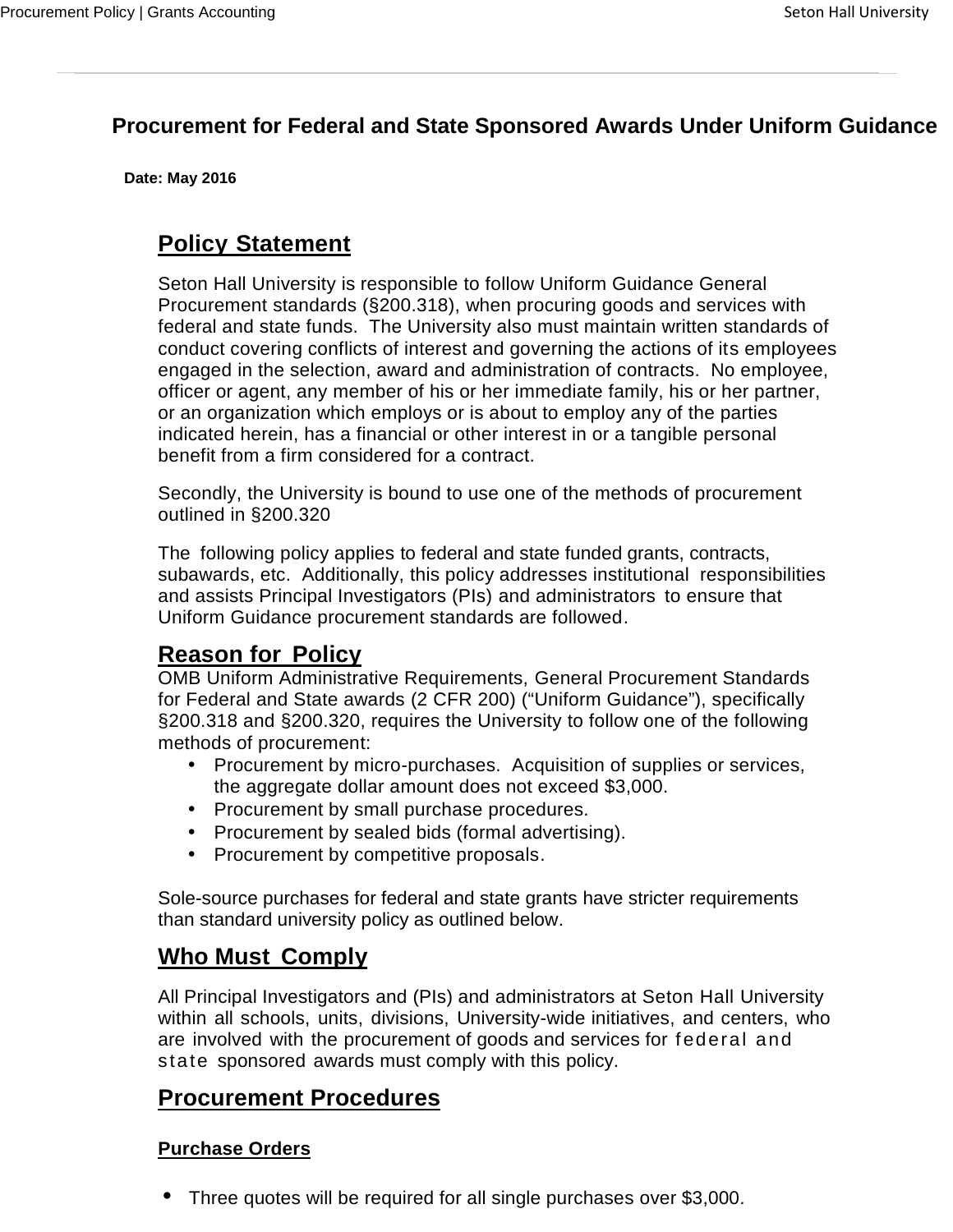(Regardless of how many items.)

- Sole source vendors require appropriate justification according to the applicable university procurement policy.
- Procurement will assist grant personnel with obtaining quotes.
- Any purchase requiring quotes will require the setup of a purchase order.
- The three quotes will be attached to the purchase requisition or it will not be processed.
- The capital equipment threshold is \$5,000. Three quotes will be required when purchasing capital equipment. The setup of a purchase order will be required.
- Purchase of computers and equipment under \$5,000 will be treated as supplies.

#### **Credit Cards**

- For purchases on federal and states grants, the PI should obtain a grant credit card (separate from the university credit card) through grants accounting and procurement.
- Grant credit cards cannot be used for purchases over \$3,000. Attempted grant credit card purchases over \$3,000 may result in the loss of the grant credit card.
- A single purchase over \$3,000 may not be "split" into multiple invoices for the purpose of circumventing this policy. Such splitting will result in the immediate loss of purchasing privileges.
- University credit cards cannot be used for purchases on federal and state grants. Transferring expenses from University credit cards to grant funds is no longer be permissible.
- Use of personal credit cards is prohibited.

#### **University Preferred Vendors**

- Purchases of both supplies and capital equipment should be made using university preferred vendors whenever possible.
- Use of other vendors, with exceptions below for E&I Cooperative vendors and State contract vendors requires justification according to university procurement policies.
- In seeking bids and quotes, university preferred, E&I Cooperative and state contract vendors should be considered first.
- University Preferred Vendors have all gone through a bidding and vetting process initiated by the SHU Procurement Department.
- A complete list of University Preferred Vendors can be found on the Procurement Department website at https://www13.shu.edu/offices/procurement/preferred-vendors.cfm